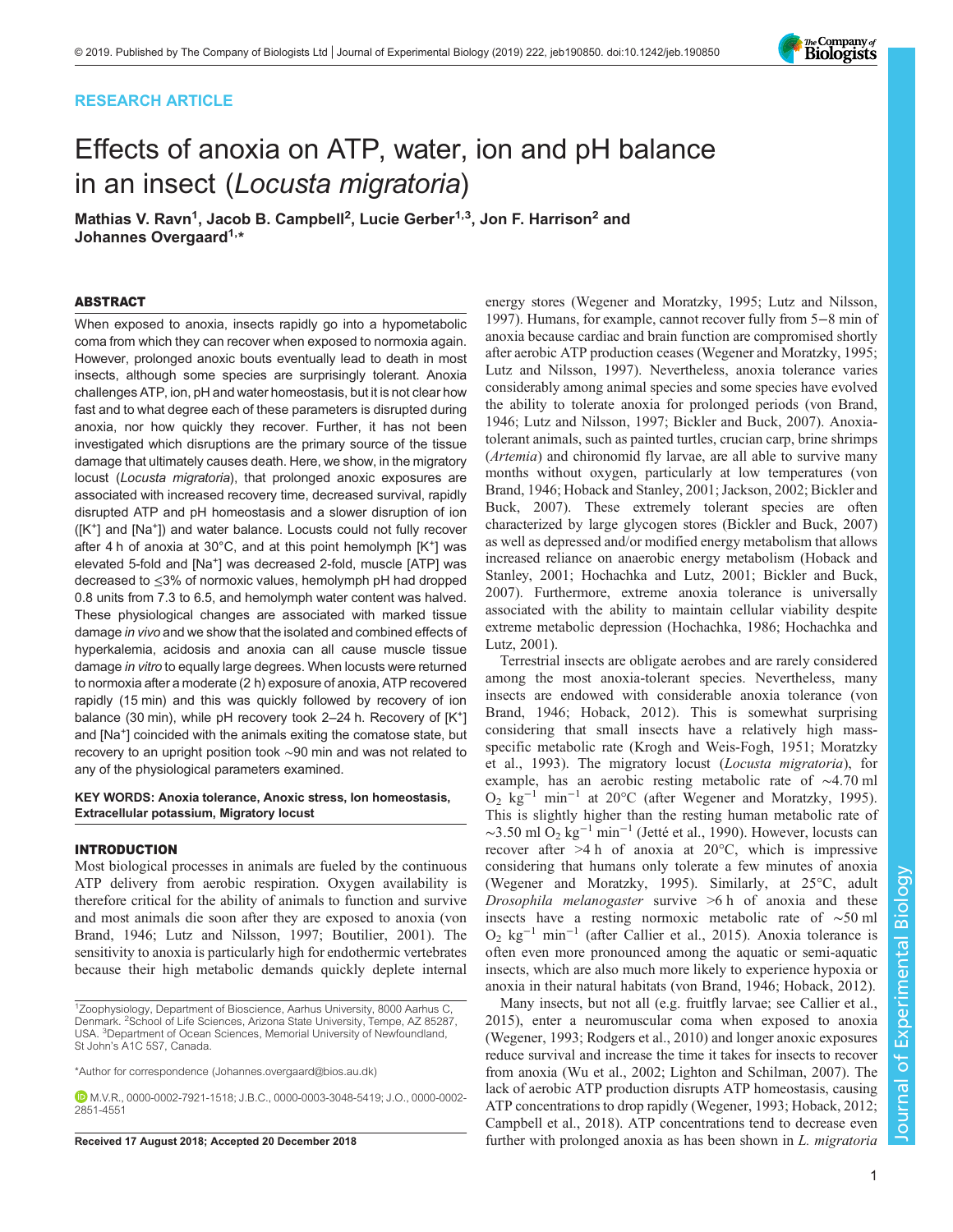[\(Weyel and Wegener, 1996\)](#page-9-0) and D. melanogaster [\(Campbell et al.,](#page-8-0) [2018](#page-8-0)). It has been suggested that anoxic mortality only occurs when ATP levels are close to zero and anoxic survival may therefore involve some ability to regulate/maintain ATP at a low but non-zero level [\(Campbell et al., 2018](#page-8-0)). The low ATP levels are likely to reduce the activity of ion-motive ATPases, resulting in a gradual loss of ion homeostasis during anoxia. This is particularly problematic if extracellular  $K^+$  concentration rises [\(Rodgers et al.,](#page-9-0) [2010](#page-9-0); [Campbell et al., 2018\)](#page-8-0), as a disrupted transmembrane  $[K^+]$ gradient leads to cell membrane depolarization, which can initiate apoptotic or necrotic processes [\(Hochachka, 1986](#page-8-0); [Bortner et al.,](#page-8-0) [2001](#page-8-0); [Armstrong et al., 2011; Bayley et al., 2018](#page-8-0)). Elevated extracellular  $[K^+]$  has been observed in both brain [\(Armstrong et al.,](#page-8-0) [2011](#page-8-0); [Rodriguez and Robertson, 2012\)](#page-9-0) and hemolymph [\(Campbell](#page-8-0) [et al., 2018\)](#page-8-0) of anoxic D. melanogaster. Further, it is likely that the continued reliance on anaerobic metabolism causes severe acidification as has been demonstrated in the hemolymph of D. melanogaster ([Campbell et al., 2018](#page-8-0)). This anaerobic acidosis is another possible source of anoxic injury ([Storey and Storey, 1990\)](#page-9-0) and it is also possible that injury is linked to oxidative damage, particularly during re-oxygenation upon recovery from anoxia [\(Hermes-Lima et al., 2015](#page-8-0); [Moreira et al., 2016\)](#page-9-0).

Despite differences in tolerance, almost all animals will inevitably die if exposed to continuous anoxia. Yet, it is still not understood how depletion of energy stores, loss of homeostasis or accumulation of toxic waste products contributes to cell damage and death in insects [\(Moratzky et al., 1993](#page-9-0); [Harrison et al., 2018\)](#page-8-0). Anoxic cell injury and death can in theory be a consequence of an extracellular  $K^+$  surge and the associated membrane depolarization [\(Bayley et al., 2018\)](#page-8-0). It may also be linked to acidification of tissues from extended anaerobiosis. Other downstream effects of ATP depletion may also contribute to anoxic injury [such as damage to proteins, disruption of osmotic homeostasis or excessive formation of reactive oxygen species (ROS) during re-oxygenation] [\(Harrison](#page-8-0) [et al., 2018](#page-8-0); [Bergamini et al., 2004](#page-8-0); [Hermes-Lima et al., 2015](#page-8-0); [Lighton and Schilman, 2007](#page-9-0)). Several of these detrimental processes occur simultaneously and it is therefore possible that these factors act additively to cause anoxic injury. To understand how disruption of ATP, ion, water and pH homeostasis are linked to anoxic injury and loss of function in insects, the present study examined the effects of anoxic exposure and recovery on animal performance and in vivo ATP, ion, water and pH homeostasis. In addition, we investigated, for the first time, whether anoxia causes cellular damage in vivo in muscle tissue, and we examined in vitro whether injury is a result of the isolated or combined effects of hyperkalemia, acidosis and anoxia.

## MATERIALS AND METHODS Animals

All experimental animals used in this study were adult *Locusta* migratoria (Linnaeus 1758) aged 1–4 weeks after the final ecdysis. The animals were purchased from a commercial supplier (Peter Andersen Aps, Fredericia, Denmark) as 5th instar nymphs and housed in a ventilated  $0.45 \text{ m}^3$  container with metal mesh and egg trays for hiding and molting. Room temperature was set to 25°C and locusts were kept under a daily 16 h:8 h light:dark cycle. During light hours, animals had access to a heating lamp creating a temperature gradient (from 25 to ∼45°C) and allowing behavioral thermoregulation. Animals were fed fresh wheat sprouts daily and had ad libitum access to wheat bran and water. Females and males were used in a 1:1 ratio in all experiments and data from the two sexes were pooled as no sex differences were observed.

#### Experimental protocol

Experiments were designed to investigate the effects of anoxia on animal performance (recovery time and recovery score), ion balance (intracellular and extracellular  $[Na^+]$  and  $[K^+]$ ), water balance (hemolymph volume), energy balance ([ATP]) and pH balance (hemolymph pH). The physiological measurements were made in separate experimental series in animals exposed to anoxia at 30°C for 0, 0.25, 0.5, 1, 2, 3 or 4 h and in animals that had recovered in normoxia for 0, 0.25, 0.50, 1, 2 or 24 h following a 2 h anoxic exposure.

On the day of the experiments, locusts were placed in glass jars (760 ml) with metal lids. The jars were placed in an incubator set at 30°C and each jar was connected to a RM-8 Flow Multiplexer (Sable Systems International, Las Vegas, NV, USA) that allowed for sequential flow of pure nitrogen  $(N_2)$  to eight individual jars. To minimize desiccation of experimental animals, the gas was hydrated using a gas wash bottle filled with water and humidified tissue paper was placed in each glass jar. Anoxic conditions in a jar were always initiated by 10 min of constant high flow rate of  $N<sub>2</sub>$  to ensure a quick purge of the original gas (room air) from the jars. The flow was not measured but anoxic coma was always induced in ≤3 min. After the initial purging phase, each jar was flushed at regular intervals (typically for 1 min every 5 min), thereby ensuring that all jars remained anoxic. Control animals were kept in an incubator at 30°C in a small cage with no food for 1 h before sampling. For experiments involving recovery (except for the experiment assessing recovery time and performance score; see below), animals were moved from the glass jars and allowed to recover at 20–22°C in normoxia for up to 2 h with no access to food and water. However, locusts that recovered for 24 h were kept at 30°C for the remaining 22 h and during this time the animals had access to both water and wheat bran *ad libitum*.

# Anoxic coma recovery time and performance score

Recovery time and performance score were used to assess the effects of anoxia on animal performance. After anoxic exposure (N=8 per treatment), locusts were observed for up to 3 h and the time to first movement and time to standing were noted for each individual. Locusts were stimulated during this recovery period by gently blowing air onto them every minute. After standing or after the 3 h had passed, locusts were placed in small cages at 30°C with *ad* libitum access to water and wheat bran. Twenty-four hours after the anoxic exposure, a performance score was obtained for each animal by scoring the animals from 0 to 5 [0=no observable movement (dead), 1=any observable movement, 2=able to stand, 3=able to walk, 4=able to jump and 5=able to fly].

# ATP balance

Concentrations of ATP were measured in femur muscle tissue sampled during anoxic exposure and following recovery. All anoxic samples were prepared inside an airtight glove bag filled with nitrogen (Aldrich AtmosBag Z564451, Merck KGaA, Darmstadt, Germany). Samples were taken in a 30°C room and the glove bag was flushed with nitrogen several times to ensure that the samples did not come into contact with oxygen during the sampling procedure. The glove bag was equipped with inlet ports for gas inflow and outflow as well as electrical wires for instruments (i.e. the scale and Tissuelyser were placed in the glove bag during sampling). Samples taken during the recovery period were prepared at 20–22°C in normoxia.

Muscle samples were collected (inside the glove bag) by cutting off the hindlegs below the coxae and squeezing the femur muscle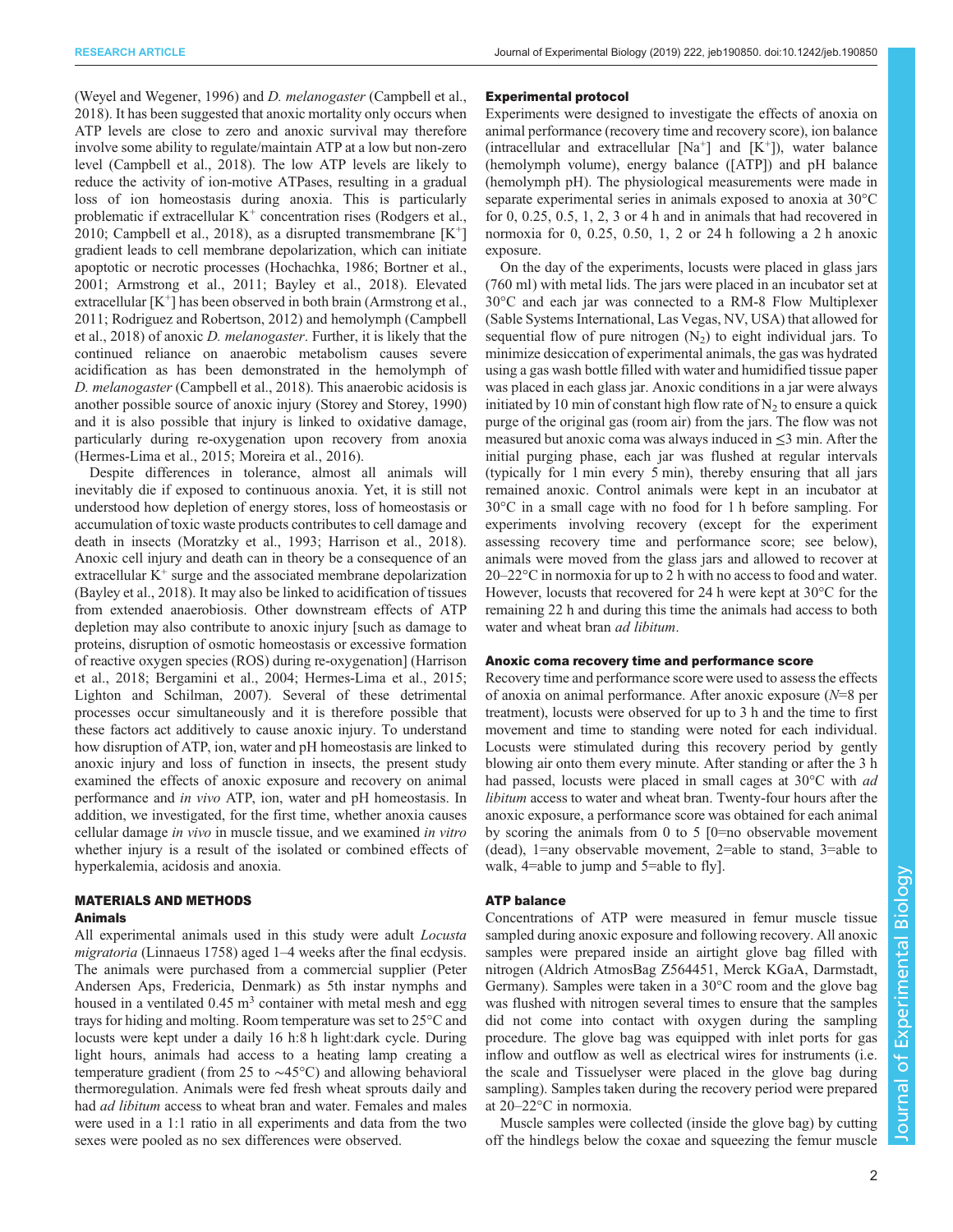tissue out with forceps. Muscle tissue was gently blotted on Kimwipes to remove residual hemolymph before it was transferred to a pre-weighed 2 ml microcentrifuge tube and weighed. A 40 μl homogenization buffer [6 mol l<sup>-1</sup> guanidine HCl, 100 mmol l<sup>-1</sup> Tris (pH 7.8) and 4 mmol l<sup>-1</sup> EDTA] was added for each milligram of muscle together with a stainless-steel bead. This chaotropic buffer ensured stabilization of all adenylates and the tube containing muscle, buffer and stainless-steel bead was frozen in liquid nitrogen. After sampling, the frozen tubes were placed in a Tissuelyser LT (Qiagen, Hilden, Germany) and homogenized at 50 Hz while they were thawing. Samples remained cold until complete homogenization (typically 5–10 min) and were then returned to liquid nitrogen before being removed from the anoxic glove for storage at −80°C.

Later, all samples were warmed to 100°C (with closed lids to avoid evaporation) for 5 min, after which they were centrifuged at 14,000 g for 3 min in a 4°C centrifuge (3-18K, Sigma, Osterode am Harz, Germany). Samples of supernatant were then returned to −80°C until measurement of ATP. ATP was quantified using a bioluminescence assay (Molecular Probes #A22066, Eugene, OR, USA) as described by [Campbell et al. \(2018\).](#page-8-0)

#### Ion balance

Extracellular concentration of  $K^+$  and  $Na^+$  ( $[K^+]_o$  and  $[Na^+]_o$ ) were estimated from hemolymph sampled during anoxia or following recovery ( $N=7-8$  per treatment). Hemolymph samples ( $>5 \mu$ l) were obtained with a  $25 \mu l$  capillary from the cervical membrane. If insufficient, additional hemolymph volume was collected from the hindlegs. A 5 µl volume of hemolymph was then pipetted from the capillary tube into a 2 ml microcentrifuge tube containing 2 ml 100 ppm Li<sup>+</sup> buffer (Sherwood Scientific Ltd, Cambridge, UK) for later determination of ion composition by flame photometry (Model 420, Sherwood Scientific Ltd). Measurements were referenced to standards of known concentration.

Intracellular concentration of  $K^+$  and  $Na^+$  ( $[K^+]$ ; and  $[Na^+]$ ;) were estimated from measurements of muscle samples during anoxia or following recovery  $(N=7-8)$  per treatment). Collection of femur muscle tissue was performed using the same procedure as for adenine nucleotide measurements. After muscle collection, the muscles were dried for 24 h at  $58^{\circ}$ C.  $[K^+]$ ; and  $[Na^+]$ ; were determined by lysing dried muscle tissues in 200 µl Milli-Q water using a stainless-steel bead and a Tissuelyser at 50 Hz for 10 min. The samples were then centrifuged at  $10,000 \times$  for  $10 \text{ min } (3-18 \text{ K},$ Sigma) and 20 or 5 µl of supernatant was placed in 2 ml 100 ppm  $Li^+$  buffer for later determination of  $[Na^+]$ ; and  $[K^+]$ ; respectively. Concentrations were corrected according to the assumption that muscle tissues contain a 4% residual hemolymph volume (after [MacMillan et al., 2012\)](#page-9-0), using the following equation:

$$
Corrected[X]_i = \frac{[X]_i - (0.04[X]_0)}{0.96},
$$
 (1)

where  $[X]_i$  is the concentration of a specific ion measured in the muscle tissue, and  $[X]_0$  is the concentration of a specific ion measured in the hemolymph of that animal.

#### Water balance

Organismal water balance was estimated gravimetrically by weighing the locust before and after withdrawal of its hemolymph  $(N=7-8)$ . Hemolymph was withdrawn from the cervical membrane and hindlegs as described above. When no further hemolymph could be withdrawn, the animals were opened with a ventral incision and the body cavity was gently and quickly blotted with filter paper

(Filter Paper Type 138, Hounisen, Stilling, Denmark) to remove any remaining hemolymph. The total duration of this extraction was ≤1 min, after which the 'hemolymph-free' animal was reweighed. This method gave water content values comparable with those of a previously used inulin method in L. migratoria (O'[Sullivan et al.,](#page-9-0) [2017\)](#page-9-0). Muscle water content was determined by comparing wet and dry mass of muscles from intracellular ion concentration measurements  $(N=7-8$  per treatment). To determine gut water content, the entire gut (from the esophagus to the rectum) of the hemolymph-free animal was dissected out. Fatty tissues, connective tissues, Malpighian tubules, tracheal tubes, air sacs but not gastric ceca around the gut were cautiously removed with forceps beforehand. Guts were transferred to pre-weighed 2 ml microcentrifuge tubes while avoiding spillage of gut contents from either end. Total sampling time per locust was ∼15 min. The wet mass was then determined, and the guts were dried at 58°C for 4–5 days before measurement of dry mass and calculation of fractional gut water content.

#### pH balance

Hemolymph pH was measured using ion-selective micro-electrodes (ISMEs) during anoxic exposure or following recovery from anoxia  $(N=8-10)$ . Hemolymph was sampled as described above and a 5 µl droplet of hemolymph was placed underneath a layer of hydrated paraffin oil in a Petri dish. Electrodes were constructed using borosilicate glass capillaries [TW150-4, World Precision Instruments (WPI), Sarasota, FL, USA]. Capillaries were pulled with an electrode puller (PC-84 Sachs-Flaming Micropipette Puller, Sutter Instruments, Novato, CA, USA) to form a ~3 μm tip. Afterwards, ISMEs were silanized in N,N-dimethyltrimethylsilylamine vapor for 1 h at 300°C. Electrodes were then backfilled with 40 mmol  $l^{-1}$  KH<sub>2</sub>PO<sub>4</sub>, 15 mmol l−<sup>1</sup> NaCl, 23 mmol l−<sup>1</sup> NaOH, pH 7.0, and front-filled with an H<sup>+</sup>-selective ionophore (H<sup>+</sup> Ionophore I/Cocktail B, Sigma Aldrich) ([Lee et al., 2013](#page-9-0)). The tips of the electrodes were then dipped in a PVC solution with 10 mg PVC dissolved in 3 ml tetrahydrofuran to prevent displacement of the ionophore when inserted in paraffin oil. A glass reference electrode (1B100F-4, WPI) filled with 500 mmol l−<sup>1</sup> KCl was prepared to complete the electrical circuit. The voltage between the electrodes was recorded with a differential electrometer (FD223a, WPI) and a MP100A data acquisition system coupled to a computer running AcqKnowledge software (Biopac Systems, Goleta, CA, USA). Calibration of the ISME was done with calibration solutions at pH 6, 7 and 8. The 10-fold concentration differences in [H<sup>+</sup>] of these calibration solutions allows conversion of voltage recordings to  $[H^+]$  using the formula:

$$
[H^+]_o = [H^+]_c \cdot 10^{\Delta V/S},\tag{2}
$$

where  $[H^+]_0$  is the  $[H^+]$  in the hemolymph sample,  $[H^+]_c$  is the  $[H^+]$  in the appropriate calibration solution,  $\Delta V$  is the recorded voltage between the calibration solution and the hemolymph, and S is the slope of the recorded voltage between two calibration solutions with 10-fold differences in  $[H^+]$ . Measurements were only utilized if the electrodes generated slopes between 50 and  $62 \text{ mV}$  per  $\log[\text{H}^+]$ change, as predicted by the Nernst relationship.

# Tissue damage

Tissue damage was estimated in muscle tissue as described by [MacMillan et al. \(2015a\)](#page-9-0). Here, in vivo and in vitro experiments were performed. In vivo experiments were performed to estimate tissue damage in locusts exposed to anoxia for 4 h while in vitro experiments were conducted on semi-intact locusts incubated in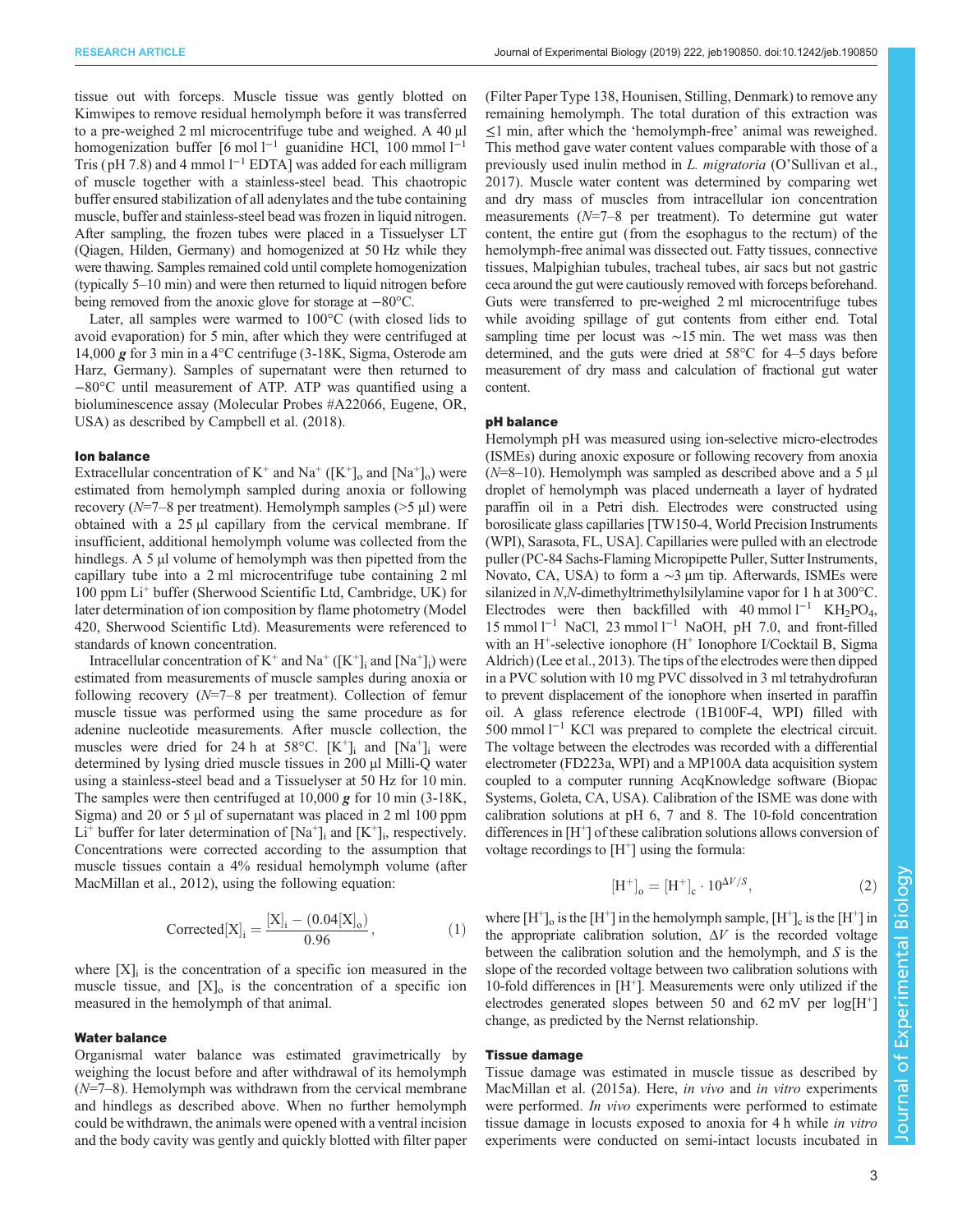modified buffers (see Table 1). These in vitro experiments were performed to estimate tissue damage by the combined and isolated effects of anoxia, acidosis and hyperkalemia.

In the in vivo experiments, locusts were either exposed to anoxia or normoxia for 4 h at 30°C before dissection  $(N=5-6)$ . After treatment, the head, legs, wings, guts and ovaries/testes of the locusts were removed and the insects were placed in a Petri dish filled with 50 ml of buffer at 20–22°C. Control animals were placed in a buffer mimicking normoxic hemolymph composition (in mmol l<sup>-1</sup>: 110 NaCl, 8 KCl, 3 CaCl<sub>2</sub>, 2 MgCl<sub>2</sub>, 1 NaH<sub>2</sub>PO<sub>4</sub>, 90 sucrose, 5 glucose, 5 trehalose, 1 proline, 10 Mops, pH 7.3; see Table 1) (modified from [MacMillan et al., 2015a\)](#page-9-0), whereas anoxic animals were placed in a modified buffer mimicking hemolymph composition after 4 h of anoxia (in mmol l−<sup>1</sup> : 78 NaCl, 40 KCl,  $3 \text{ CaCl}_2$ ,  $2 \text{ MgCl}_2$ ,  $1 \text{ NaH}_2\text{PO}_4$ ,  $90 \text{ sucrose}$ ,  $5 \text{ glucose}$ ,  $5 \text{ trehalose}$ , 1 proline, 10 Mops, pH 6.5; see Results). For this buffer, we only changed pH to mimic lactic acidosis, although lactate could possibly also influence the process involved in anoxic tissue damage. The mesothoracic posterior tergocoxal muscle (M90; [Snodgrass, 1929\)](#page-9-0) was used for these studies as it is easy to isolate without substantial mechanical damage. The muscle was exposed by carefully removing fatty tissues and trachea, and the muscle was then dissected out with micro-scissors and placed onto a glass slide to stain live and dead cells using the LIVE/DEAD Sperm Viability Kit (Thermo Fisher Scientific, Waltham, MA, USA) previously described by [Yi and Lee \(2003\).](#page-9-0) Briefly, the muscles were incubated for 13 min in 35 µl of the appropriate buffer (i.e. that used for dissection) containing 38 μmol l<sup>-1</sup> SYBR 14 (staining live cells green), after which 35 µl buffer containing 60 µmol  $1^{-1}$ propridium iodide (staining dead cells red) was added followed by incubation for 10 min. After the total 23 min incubation time, a glass coverslip was gently placed onto the muscle, and imaging was carried out as described by [MacMillan et al. \(2015a\)](#page-9-0). Imaging of the muscle was performed through a Zeiss Axio Imager A2 fluorescence microscope (Carl Zeiss AG, Oberkochen, Germany). To visualize live cells with DNA-bound SYBR 14 (excitation  $\lambda_{\text{max}}$ =475 nm, emission  $\lambda_{\text{max}}$ =516 nm), a filter for FITC was used (excitation  $\lambda$ =450–490 nm, emission  $\lambda$ =515–565 nm), and to visualize dead cells with DNA- and RNA-bound propridium iodide (excitation  $\lambda_{\text{max}}$ =535 nm, emission  $\lambda_{\text{max}}$ =617 nm) a filter for rhodamine was used (excitation  $λ=534-568$  nm, emission  $λ=575-$ 640 nm).

Analysis of images was performed with the Fiji distribution of ImageJ as described by [MacMillan et al. \(2015a\)](#page-9-0) with 600×600 pixel subsamples. Individual green and red images were converted to grayscale, and live and dead cell nuclei were isolated from the background using the automatic threshold function. Cell viability

Table 1. Buffer pH values, NaCl and KCl content and type of gas supply

| Treatment        | рH  | NaCl (mmol $I^{-1}$ ) | KCI (mmol $I^{-1}$ ) | O <sub>2</sub> /N <sub>2</sub> |
|------------------|-----|-----------------------|----------------------|--------------------------------|
| In vivo          |     |                       |                      |                                |
| Control          | 7.3 | 110                   | 8                    | O <sub>2</sub>                 |
| Anoxia           | 6.5 | 78                    | 40                   | $N_{2}$                        |
| In vitro         |     |                       |                      |                                |
| Control          | 7.3 | 110                   | 8                    | O <sub>2</sub>                 |
| Combined effects | 6.5 | 78                    | 40                   | $N_2$                          |
| Anoxia           | 7.3 | 110                   | 8                    | N <sub>2</sub>                 |
| Hyperkalemia     | 7.3 | 78                    | 40                   | O <sub>2</sub>                 |
| Acidosis         | 6.5 | 110                   | 8                    | O <sub>2</sub>                 |
|                  |     |                       |                      |                                |

In addition to NaCl and KCl at the indicated concentrations, buffers contained (in mmol l<sup>-1</sup>): 3 CaCl<sub>2</sub>, 2 MgCl<sub>2</sub>, 1 NaH<sub>2</sub>PO<sub>4</sub>, 90 sucrose, 5 glucose, 5 trehalose, 1 proline and 10 Mops.

was found by counting the number of live and dead cells using the particle analysis function. The automated counting was validated by comparison with manual counting on a random subset of images. In a few cases, the automatic threshold did not work, and a manual threshold was used instead.

In vitro experiments were performed with semi-intact locusts as described by [MacMillan et al. \(2015a\)](#page-9-0). All treatments were carried out at 30°C for 4 h with semi-intact locust preparations (e.g. without head, legs, wings, guts and ovaries/testes). Semi-intact locusts were then incubated in 50 ml of modified hemolymph buffer to mimic physiological anoxia, acidosis and/or hyperkalemia (see Table 1 for an overview of buffers). Buffers for hyperkalemia, anoxia and acidosis were made by increasing the buffer  $[K^+]$  (and decreasing [Na<sup>+</sup>] to maintain osmolality), bubbling with a steady flow of N<sub>2</sub> and decreasing the buffer pH to 6.5, respectively. As mentioned above, we only changed pH to mimic lactic acidosis, although lactate could possibly also influence the process involved in anoxic tissue damage.

Treatments with the combined effects used buffers with high  $K^+$ and low pH and had a steady nitrogen flow (same as the anoxic buffer used for the *in vivo* experiments). Control locusts were incubated in control buffer (same as control buffers used for the in vivo experiments). In all treatments, buffers were prewarmed to  $30^{\circ}$ C and bubbled with either N<sub>2</sub> or O<sub>2</sub> before use. All non-anoxic treatments had a steady oxygen gas flow. Subsequent dissection, staining, imaging and image analysis were executed following the same procedures as described above for the *in vivo* experiments.

## Statistical analysis

Statistical analysis was performed in R (version 3.4.1). Effects of anoxic exposure and recovery on recovery time, ATP, ion concentrations, water content and pH were analyzed with one-way ANOVA, where significant differences between treatment groups were identified using a *post hoc* Tukey's HSD. Furthermore, a *post* hoc Dunnett's test was used in experiments evaluating the effects of recovery from anoxia to see when conditions had recovered to control levels. The effect of anoxic exposure on performance scores was analyzed with a Kruskal–Wallis test, where significant differences between treatment groups were identified using a post hoc multiple comparisons test using the kruskalmc() function in the pgirmess package. Effects of different treatments on tissue damage were analyzed with one-way ANOVA with post hoc Tukey's HSD to identify statistical significance. All results are presented as means  $\pm$ s.e.m. and all statistics are related to a P<0.05 level of significance.

# RESULTS

#### Anoxic coma recovery time and performance score

When locusts were exposed to anoxia, they quickly entered a comatose state; however, if they were returned to normoxia after short periods of anoxia, they recovered rapidly ([Fig. 1](#page-4-0)A). Following 15 min of anoxia, it took the locusts 3.5±0.47 min to make their first movement and 17.7±1.49 min before they had returned to an upright position. As expected, recovery time increased with prolonged anoxic exposure  $(F_{5,42}=33.98, P<0.001$  for time to first movement;  $F_{3,28}$ =47.53, P<0.001 for time to standing). Thus, after 4 h of anoxia, locusts made their first movement after 67.4  $\pm$ 9.29 min and locusts that had been exposed to  $\geq$ 3 h of anoxia were unable to recover to a standing position within the 3 h observation time.

Anoxic exposure time also had a clear and significant effect on survival and performance when the animals were examined 24 h after they had returned to normoxia (Kruskal–Wallis;  $\chi^2$ =39.2,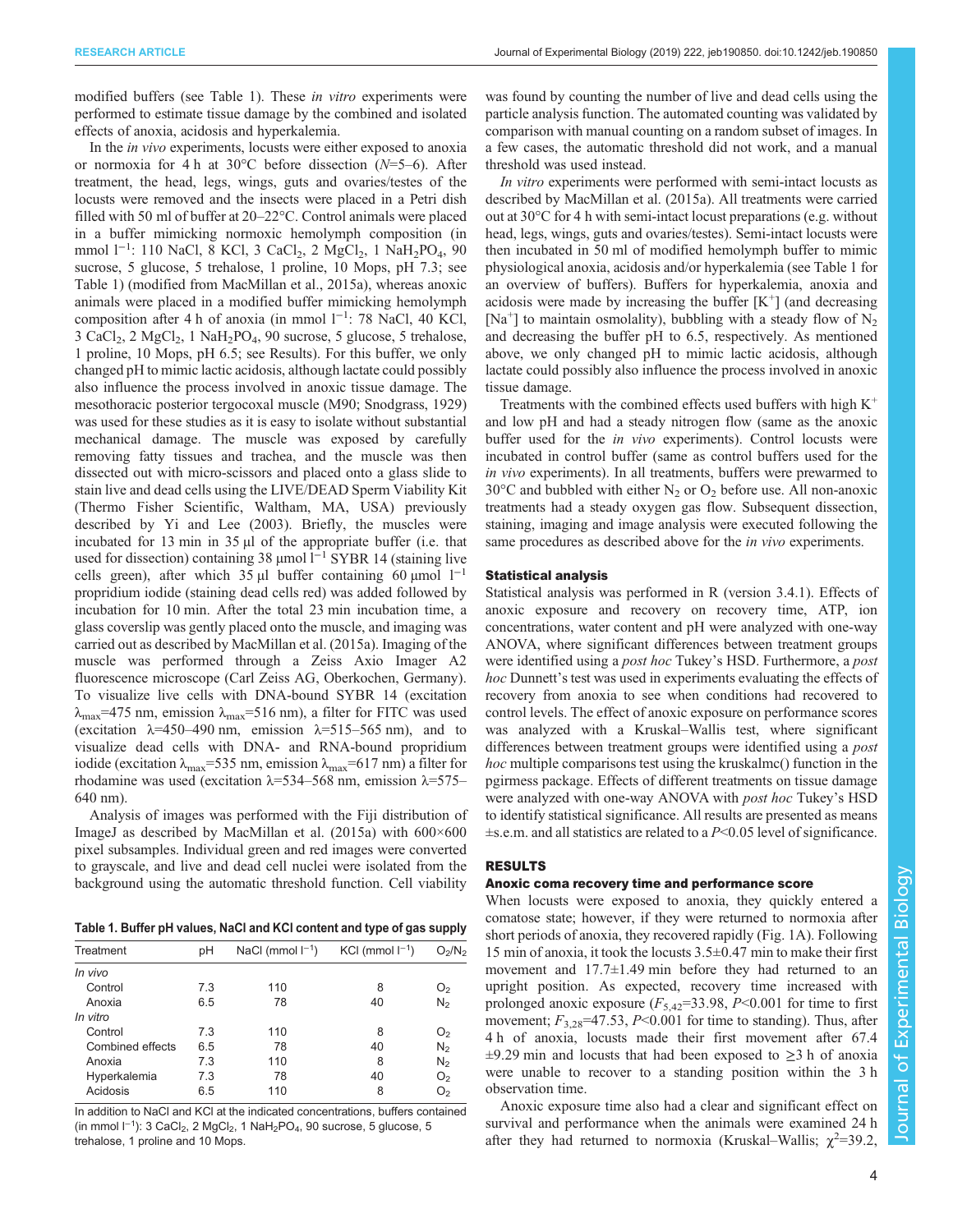<span id="page-4-0"></span>

Fig. 1. Recovery after anoxic coma in Locusta migratoria. (A) Recovery time measured as the time to first movement (green circles, solid lines) and time to standing (purple circles, dashed lines) after different durations of anoxic exposure. Anoxia was carried out at 30°C and recovery at 20–22°C. Numbers above the dotted line indicate the number of locusts that did not stand within 180 min. N=8 locusts per sample point. Dissimilar lowercase letters indicate differences in means for time to move (green circles), and dissimilar capital letters indicate differences in means for time to stand (purple circles) (Tukey's HSD). (B) Performance score in L. migratoria 24 h after different durations of anoxic exposure. The first 3 h of the recovery period were carried out at 20–22°C followed by 21 h at 30°C. Estimation of performance was achieved with a performance score ranging from 0 to 5 (0=no observable movement, 1=any observable movement, 2=able to stand, 3=able to walk, 4=able to jump and 5=able to fly). Dissimilar letters indicate differences in means (Kruskal–Wallis test). All values are means±s.e.m. (non-visible error bars are obstructed by symbols).

 $P<0.001$ ; Fig. 1B). Thus, locusts exposed to  $\leq 30$  min of anoxia scored 5, the highest score on the performance scale (0–5, see Materials and Methods). One hour of anoxia resulted in a nonsignificant tendency for the score to decrease, and the score was lower than control after 3 h of exposure (score of 2.25±0.31). After 4 h of anoxia, all animals had a score of either 1 (movement but not standing) or 0 (dead) (average= $0.63\pm0.18$ ).

# ATP balance

Muscle ATP concentrations decreased quickly and dramatically during anoxia  $(F_{6,33} = 45.48, P < 0.001$ ; Fig. 2). Muscle ATP concentration was reduced by ∼40% after 15 min exposure, and



Fig. 2. Muscle ATP of L. migratoria exposed to anoxia for different durations or recovering from a 2 h anoxic exposure for different durations in normoxia. Note the break on the x-axis allowing inclusion of the 1560 min time point (24 h). The gray area indicates mean±s.e.m. values of control locusts. Asterisks indicate that a recovery value is significantly different from the non-anoxic control value (gray area) (Dunnett's test). Dissimilar lowercase letters indicate differences in means for anoxic exposure (orange circles), and dissimilar capital letters indicate differences in means for anoxic recovery (blue circles) (Tukey's HSD). N=5–6 locusts per sample point. All values are means±s.e.m. (non-visible error bars are obstructed by symbols).

this depletion continued steadily until 2 h of exposure, after which ATP was almost fully depleted with a concentration of less than 3% of control values.

Recovery in normoxia after 2 h of anoxia had a significant effect on muscle ATP levels  $(F_{5,30}=80.83, P<0.001)$  and was characterized by an extremely rapid ATP recovery (Fig. 2). Thus, locusts had completely recovered ATP concentration at the first measurement, 15 min after the return to normoxia.

#### Ion balance

The changes in ion concentration in muscle tissues were generally small during anoxic coma [\(Fig. 3](#page-5-0)A,B). There was a slight increase in  $[Na<sup>+</sup>]$ <sub>I</sub>, which was significantly higher than control values after 4 h of anoxia ( $F_{6,49}$ =2.548, P=0.032; [Fig. 3A](#page-5-0)), while muscle [K<sup>+</sup>]<sub>i</sub> remained at control levels during the entire anoxic exposure  $(F_{6,49}=0.666, P=0.677;$  [Fig. 3B](#page-5-0)). The changes in hemolymph ion concentration were much more extensive and were characterized by a significant decrease in  $[Na^+]_0$  ( $F_{6,49}$ =18.19, P<0.001; [Fig. 3](#page-5-0)C) and a large increase in  $[K^+]_0$  ( $F_{6,49}$ =134.1,  $P$  < 0.001; [Fig. 3D](#page-5-0)). [Na<sup>+</sup>]<sub>o</sub> was nearly halved in locusts after 4 h of anoxia, going from 73.3  $\pm$ 3.5 to 37.5 $\pm$ 2.8 mmol l<sup>-1</sup>, and [K<sup>+</sup>]<sub>o</sub> increased more than 5-fold from 7.8±0.5 to 41.2±1.6 mmol  $l^{-1}$  after 4 h of anoxia.

During recovery from 2 h of anoxia,  $[Na^+]$ ; showed a tendency to return to control values ([Fig. 3A](#page-5-0);  $F_{5,49}$ =2.58, P=0.039), and after 30 min of recovery,  $[Na^+]$ ; was no longer significantly different from controls. Curiously, we observed a significant increase in  $[Na^+]$ after 24 h of recovery (corresponding to the 1560 min mark on the x-axis in [Fig. 3A](#page-5-0)). There were no clear changes in  $[K^+]$  during recovery [\(Fig. 3B](#page-5-0);  $F_{5,49}$ =0.764, P=0.58). Recovery from anoxia was associated with a substantial and fast recovery of both  $[Na^+]$ <sub>o</sub> and  $[K^+]$ <sub>o</sub> [\(Fig. 3](#page-5-0)C,D;  $F_{5,49}$ =14.91, P<0.001 for  $[Na^+]$ <sub>o</sub>;  $F_{5,49}$ =140.7,  $P<0.001$  for  $[K^+]_0$ , which returned to control values within 30 min.

#### Water balance

Anoxia led to a significant decrease in hemolymph volume  $(F_{6,48} = 4.163, P = 0.002)$ , which was more than halved after 4 h of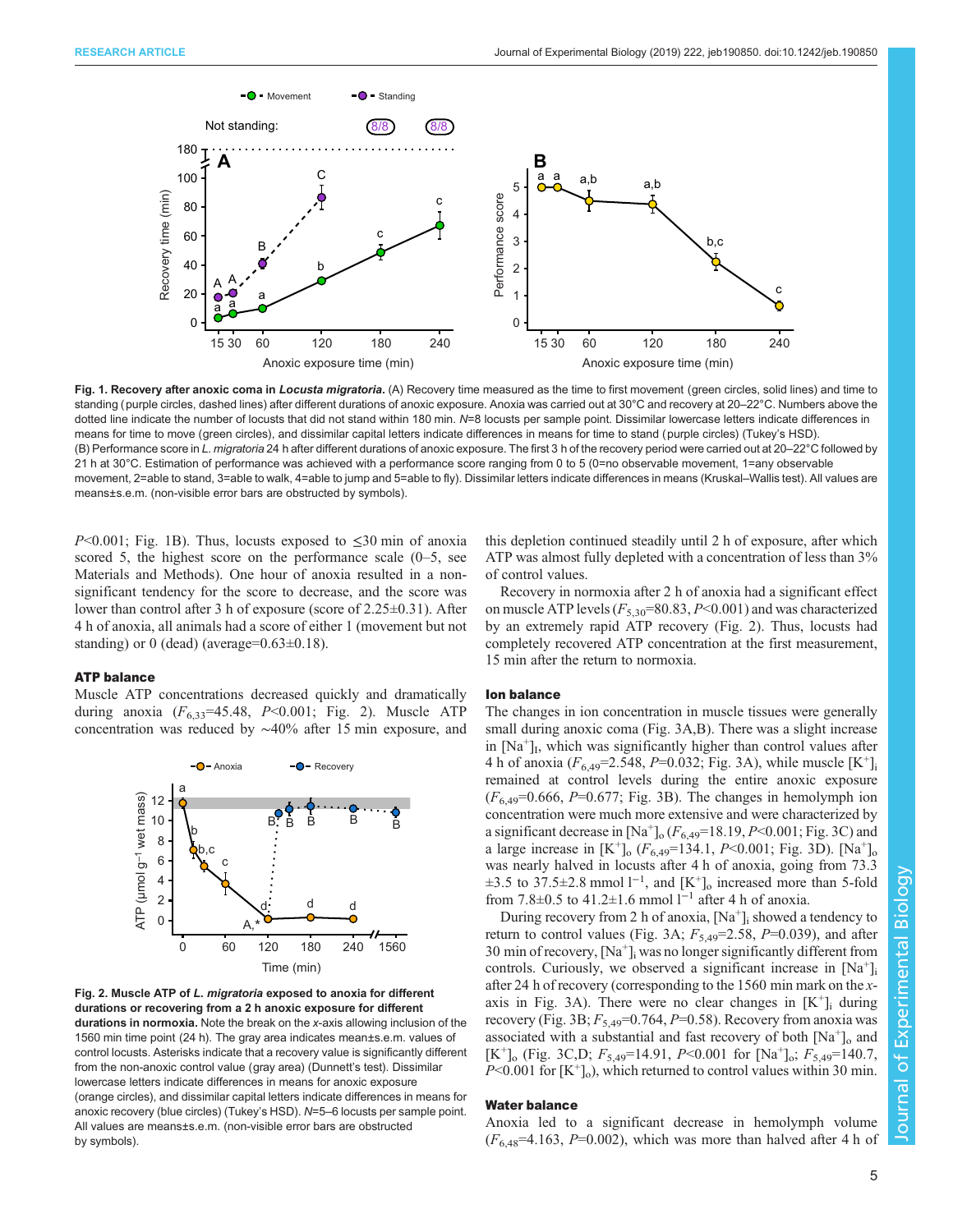<span id="page-5-0"></span>

Fig. 3. Intracellular and extracellular concentrations of Na<sup>+</sup> and K<sup>+</sup> in L. migratoria exposed to anoxia for different durations or recovering from a 2 h anoxic exposure for different durations in normoxia. (A,B) Femur muscle tissue and (C,D) hemolymph levels of Na<sup>+</sup> (A,C) and K<sup>+</sup> (B,D). Note the break on the x-axis allowing inclusion of the 1560 min point (24 h). Gray areas indicate mean±s.e.m. values of control locusts. Asterisks indicate that a recovery value is significantly different from the non-anoxic control value (gray area) (Dunnett's test). Dissimilar lowercase letters indicate differences in means for anoxic exposure (orange circles), and dissimilar capital letters indicate differences in means for anoxic recovery (blue circles) (Tukey's HSD). N=7–8 locusts per sample point. All values are means±s.e.m. (non-visible error bars are obstructed by symbols).

anoxia [\(Fig. 4A](#page-6-0)). However, neither muscle  $(F_{6.9} = 0.832, P = 0.551;$ [Fig. 4B](#page-6-0)) nor gut  $(F_{6,48}=1.431, P=0.222;$  [Fig. 4](#page-6-0)C) showed significant changes in water content.

## pH balance

Control locusts had a hemolymph pH of ∼7.30 and exposure to anoxia induced a significant decrease in hemolymph pH  $(F_{6,54}=17.97, P<0.001$ ; [Fig. 5\)](#page-6-0). After 4 h of anoxia, pH had decreased by approximately 0.8 pH units, corresponding to a  $\sim$ 6.3-fold increase in [H<sup>+</sup>]<sub>o</sub>.

Locusts recovering from 2 h of anoxia had a gradual and significant rise in hemolymph pH  $(F_{5,43}=35.31, P<0.001;$  [Fig. 5\)](#page-6-0). However, pH recovery was still in progress at 2 h of recovery and pH was not recorded as fully recovered until the animals had recovered for 24 h in normoxia (there were no measurements between 2 and 24 h of recovery).

# Tissue damage

Exposure to 4 h of anoxia caused a significant rise in in vivo tissue damage, which increased from 6% to 39%  $(F_{1.9} = 7.717, P = 0.022;$ [Fig. 6A](#page-7-0)). Muscle cell death was low in control experiments (6%), indicating that the muscle dissection had a relatively small effect on cell survival.

In vitro experiments were designed to examine the isolated and combined effects of acidification, anoxia and hyperkalemia by placing muscle tissue in different experimental conditions. The control group was more damaged under in vitro (23%) than in vivo conditions (6%) (compare [Fig. 6](#page-7-0)A and B). However, the treatments with acidification, anoxia and hyperkalemia clearly increased tissue damage  $(F_{4,30} = 6.912, P \le 0.001; Fig. 6B)$  $(F_{4,30} = 6.912, P \le 0.001; Fig. 6B)$  $(F_{4,30} = 6.912, P \le 0.001; Fig. 6B)$  beyond the control values. The isolated effects on tissue damage of hyperkalemia, acidosis and anoxia did not significantly differ from each other or from the combined effects of all three perturbations. All treatment groups had injury in 44–54% of cells, corresponding to an approximate doubling of tissue damage compared with controls ([Fig. 6B](#page-7-0)). Thus, no clear additive effects of the single variables were evident from these experiments.

# **DISCUSSION**

#### Anoxia causes disruption of homeostasis

The ability to survive anoxic exposure in most animals is tightly linked to their ability to match energy demand and supply at a suppressed metabolic level ([Boutilier, 2001;](#page-8-0) [Hochachka and Lutz,](#page-9-0) [2001\)](#page-9-0). Many insects show high anoxic tolerance despite very low ATP concentrations [\(Campbell et al., 2018\)](#page-8-0), and survival in insects may therefore involve tolerating other detrimental effects that are downstream of ATP depletion. Our experiments demonstrated considerable anoxia tolerance of the migratory locust despite it experiencing large physiological changes. Anoxic exposure led to a decrease in muscle ATP concentration that reached a stable plateau of 1–3% of control levels after 2 h of anoxia ([Fig. 2\)](#page-4-0). This response is consistent with previous studies on insects ([Wegener, 1993; Weyel](#page-9-0) [and Wegener, 1996;](#page-9-0) [Campbell et al., 2018\)](#page-8-0) and the stability of a low but non-zero ATP tissue concentration could indicate a regulated ATP homeostasis [\(Boutilier, 2001](#page-8-0); [Campbell et al., 2018](#page-8-0)). Entering coma when exposed to environmental stressors such as anoxia can in some respects be considered an adaptive mechanism as coma decreases energy demand [\(Rodgers-Garlick et al., 2011\)](#page-9-0). Energy production of the hypometabolic L. migratoria is seemingly supported by anaerobic metabolism, as indicated by the hemolymph pH decrease of ∼0.8 units within the first 2 h of anoxia [\(Fig. 5](#page-6-0)). This acidification is probably caused by acidic waste products from anaerobic metabolism and a similar decrease of 1 pH unit was recently observed by [Campbell et al. \(2018\)](#page-8-0) in D. melanogaster after 2 h of anoxia at 25°C.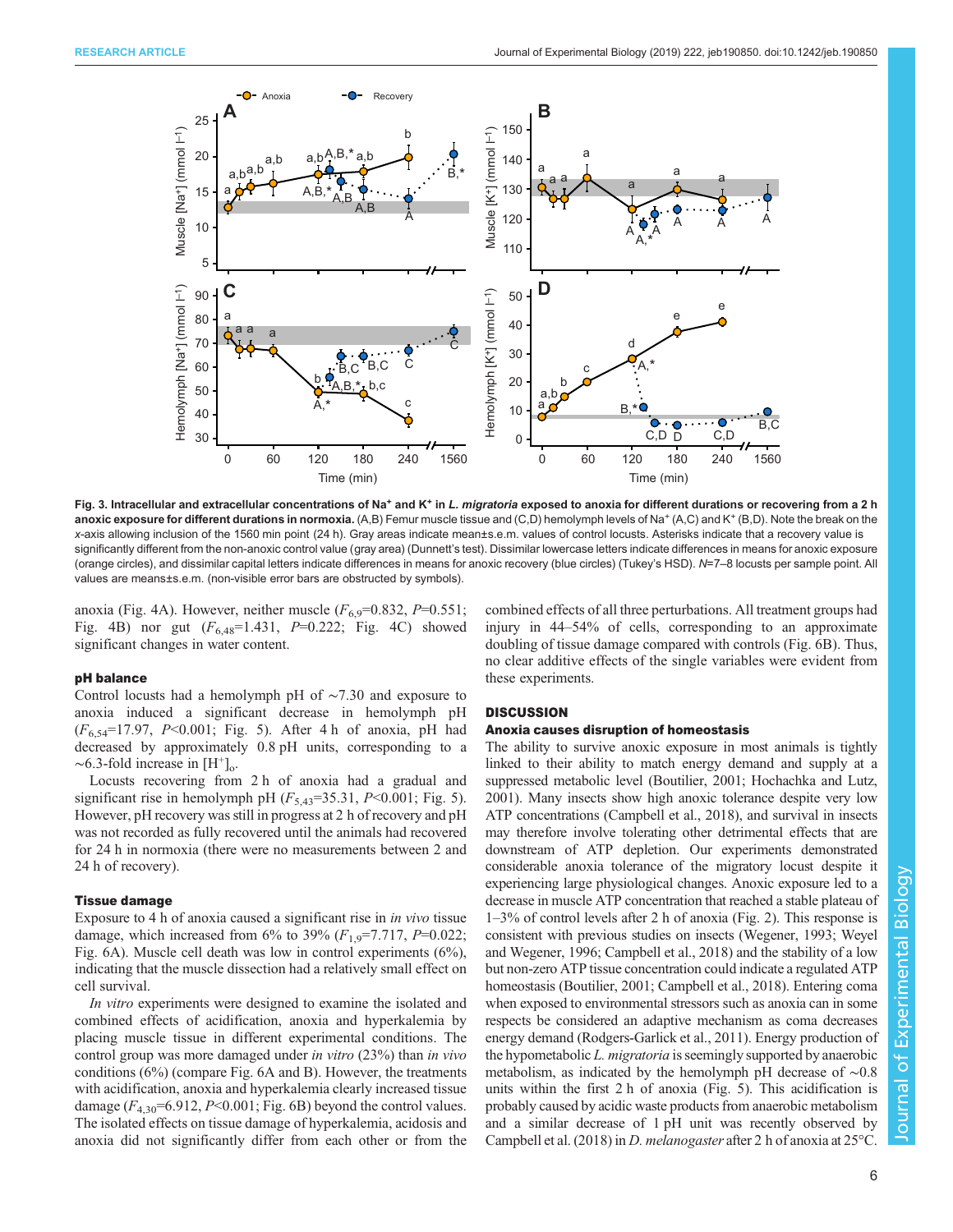<span id="page-6-0"></span>

Fig. 4. Water balance in hemolymph, muscle and gut of L. migratoria after anoxic exposure for different durations. (A) Hemolymph, (B) femur muscle tissue (C) and gut. Dissimilar letters indicate differences in means (Tukey's HSD). N=7–8 locusts per sample point. All values are means±s.e.m. (non-visible error bars are obstructed by symbols).

The pH plateau observed after 2–4 h of anoxia could indicate depletion of anaerobic substrate or be a consequence of depressed ATP turnover following cellular death as many of the animals died and were injured during this time interval [\(Fig. 1](#page-4-0)). Clearly, ATP production by anaerobic pathways was not sufficient to sustain ATP levels, and ion or water balance, as all these parameters changed substantially during anoxia ([Figs 2](#page-4-0), [3](#page-5-0) and 4).

The reduction of energy state probably disrupted ion homeostasis through the decreased activity of ion-motive ATPases, leading to a 5-fold increase in  $[K^+]_0$  [\(Fig. 3](#page-5-0)D), a 2-fold decrease in  $[Na^+]_0$ [\(Fig. 3C](#page-5-0)) and a 2-fold decrease in hemolymph volume (Fig. 4A). Water and ion balance are tightly linked, and conservation of hemolymph volume requires active reabsorption of water and ions to balance the passive leakage [\(Gerber and Overgaard, 2018](#page-8-0)). The large increase in hemolymph  $[K^+]_0$  observed in our experiments is similar to previous findings in Drosophila ([Campbell et al., 2018\)](#page-8-0). This increase in  $[K^+]_0$  could not be ascribed to intracellular leakage from muscle cells as these had a nearly constant  $[K^+]_i$  [\(Fig. 3B](#page-5-0)) and water volume (Fig. 4B). Part of the increase in  $[K^+]_0$  is linked to a



Fig. 5. Hemolymph pH of L. migratoria exposed to anoxia for different durations or recovering from a 2 h anoxic exposure for different durations in normoxia. Note the break on the x-axis allowing inclusion of the 1560 min point (24 h). The gray area indicates mean±s.e.m. values of control locusts. Asterisks indicate that a recovery value is significantly different from the non-anoxic control value (gray area) (Dunnett's test). Dissimilar lowercase letters indicate differences in means for anoxic exposure (orange circles), and dissimilar capital letters indicate differences in means for anoxic recovery (blue circles) (Tukey's HSD). N=8–10 locusts per sample point. All values are means ±s.e.m. (non-visible error bars are obstructed by symbols).

decrease in hemolymph volume (Fig. 4A), which concentrates  $K^+$ ions, and this effect is quite similar to that found in many insects exposed to low temperature [\(MacMillan and Sinclair, 2011](#page-9-0); [Ko](#page-9-0)štál [et al., 2004\)](#page-9-0). The reduction in hemolymph volume cannot, however, explain the 5-fold increase in  $[K^+]_o$  as the hemolymph volume was only halved. Another possible source of the increased  $K^+$  could be a leakage from the gut, but this was not tested in the present study. Nevertheless, there is a strong  $K^+$  gradient from both the midgut and the hindgut towards the hemolymph [\(Dow, 1981\)](#page-8-0), suggesting that inhibition of ATPases in the gut and Malpighian tubule may contribute to the rise in  $[K^+]$ . Interestingly, the decrease in hemolymph water content could not be explained by water movement towards muscle tissue and gut lumen as these only showed small and non-significant increases during anoxia. The loss of hemolymph volume may therefore involve regurgitation or urination, or possibly water is relocated to other tissues.

The increase in  $[K^+]_0$  in locust hemolymph is qualitatively similar to the fast anoxic  $[K^+]_0$  surges that have been observed in the brains of locusts ([Rodgers et al., 2007](#page-9-0); [Armstrong et al., 2009](#page-8-0)) and Drosophila [\(Armstrong et al., 2011\)](#page-8-0). These surges occur much faster in the CNS, where the extracellular space is very small, and the  $[K^{\dagger}]_o$  surges cause rapid depolarization within the CNS that lead to coma ([Rodgers et al., 2010\)](#page-9-0). Thus, chronic depolarization of either neuronal or muscular tissue will result in a loss of excitability [\(Hosler et al., 2000](#page-9-0); [Rodgers et al., 2010\)](#page-9-0) and because these events occur much faster in the CNS, it seems clear that depolarization of neurons during anoxia is the initiating cause of anoxic coma ([Hosler](#page-9-0) [et al., 2000; Rodgers et al., 2010; Hou et al., 2014](#page-9-0)). Depolarization caused by hyperkalemia may also cause cell injury and it is therefore plausible that anoxic damage is partially linked to the massive increase in  $[K^{\dagger}]_o$  that develops during anoxia (see also discussion below).

We observed that [Na<sup>+</sup>]<sub>i</sub> increased by ~5–8 mmol l<sup>−1</sup> ([Fig. 3](#page-5-0)A) and [Na<sup>+</sup>]<sub>o</sub> decreased substantially (~40 mmol l<sup>-1</sup>) ([Fig. 3](#page-5-0)C) during anoxia. This suggests that some of the extracellular  $Na<sup>+</sup>$  leaked into the muscle cells. Hemolymph volume is substantially smaller than intracellular water volume [\(Harrison, 1989\)](#page-8-0), so a smaller increase in intracellular Na<sup>+</sup> is expected when Na<sup>+</sup> moves from the hemolymph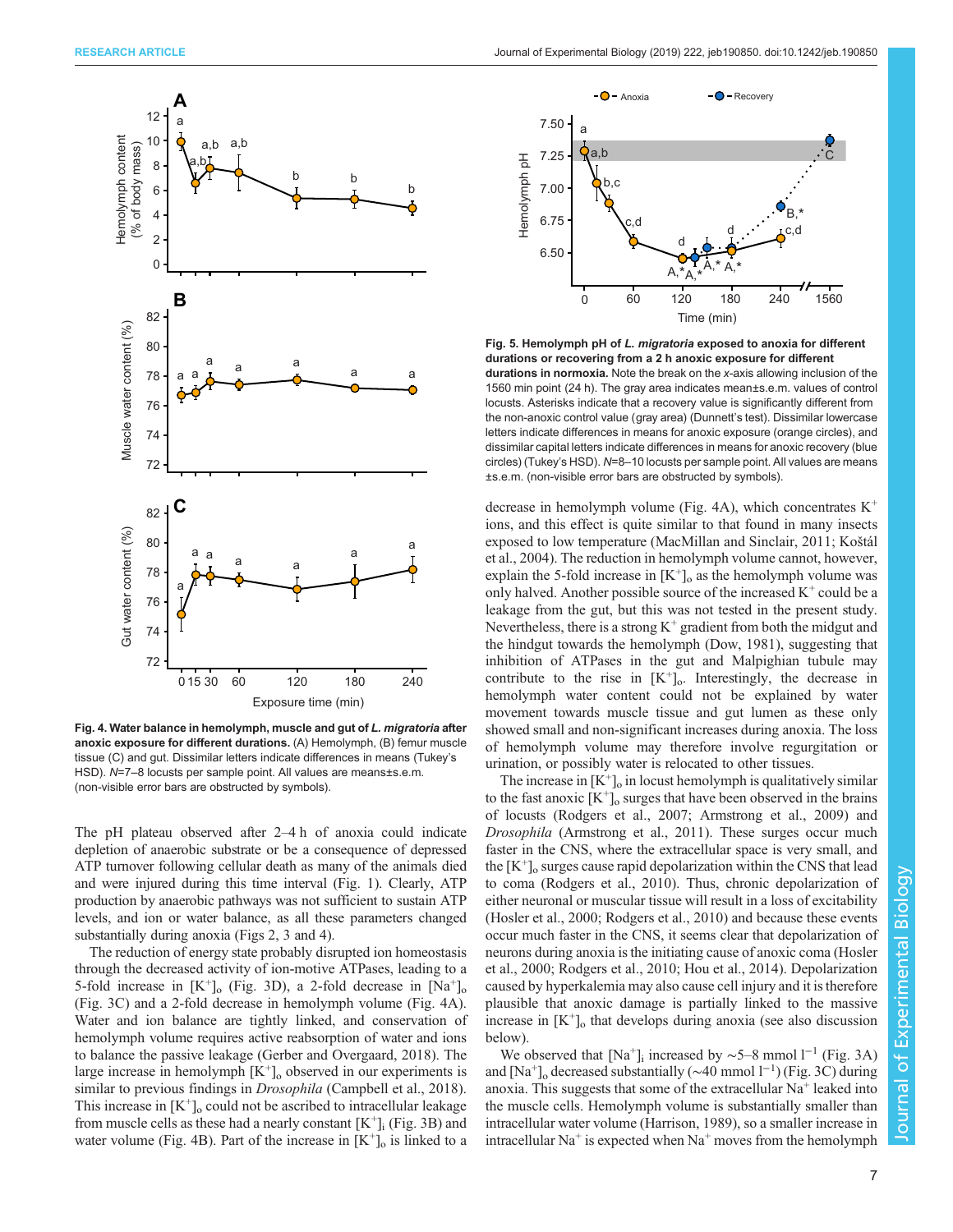<span id="page-7-0"></span>

Fig. 6. Muscle tissue damage of L. migratoria. (A) In vivo muscle tissue damage of intact locusts. Treatments: control or exposure to anoxia for 4 h. N=5–6 locusts per treatment. Dissimilar letters above bars indicate differences in means (ANOVA). (B) In vitro muscle tissue damage of semi-intact locusts treated for 4 h. Treatments: control, exposure to anoxia only, hyperkalemia only, acidosis only or all three combined. N=6–8 locusts per treatment. Dissimilar letters above bars indicate differences in means (Tukey's HSD). All values are means±s.e.m.

to the cytoplasm. [MacMillan and Sinclair \(2011\), MacMillan et al.](#page-9-0) [\(2015b\)](#page-9-0) and [Gerber and Overgaard \(2018\)](#page-8-0) investigated ion and water balance in Drosophila, Gryllus and Locusta during cold exposure where activity of ion motive ATPases is also reduced. These studies found that a cold-induced reduction in  $Na<sup>+</sup>$  reabsorption led to the passive transport of  $Na<sup>+</sup>$  from the hemolymph to the guts (and possibly also to other tissues) and these studies suggested that hemolymph water would follow  $Na^+$  osmotically. A similar process is also likely to occur in locusts during anoxia as there is a strong gradient for  $Na<sup>+</sup>$  diffusion from the hemolymph towards the gut lumen [\(Dow, 1981\)](#page-8-0). We can therefore conclude that prolonged anoxia leads to massive perturbations of extracellular ion and water balance, but also that further studies are needed to describe the exact nature of these ion and water movements.

## Anoxic tissue damage

Prolonged anoxic bouts lead to cell damage and eventually death. This was also observed in the present study, where anoxic exposure led to cellular injury in vivo and in vitro (Fig. 6). We hypothesized that injury would be caused by the additive effects of anoxia, acidosis and hyperkalemia; however, to our surprise, we found that each of these factors in isolation caused the same level of injury as when they were combined (also discussed below). In theory, a lack of ATP can lead to cell damage via the associated effects linked to hyperkalemia and acidosis. High  $[K^+]_0$  causes depolarization of cell membranes, and a sufficiently large depolarization activates voltage-dependent  $Ca^{2+}$  channels, creating a large  $Ca^{2+}$  influx into the cells ([Hochachka, 1986; Boutilier, 2001](#page-8-0); [Bayley et al.,](#page-8-0) [2018](#page-8-0)). The ensuing increase in  $\lceil Ca^{2+} \rceil$  may then lead to activation of  $Ca<sup>2+</sup>$ -dependent phospholipases and proteases that cause cell damage and death ([Hochachka, 1986](#page-8-0); [Boutilier, 2001; Bayley](#page-8-0) [et al., 2018](#page-8-0)). The challenges of defending membrane potential during anoxia are therefore very similar to those experienced by cold-exposed insects as both anoxia and hypothermia cause hyperkalemia ([Overgaard and MacMillan, 2017](#page-9-0)). Furthermore, both cold and anoxia will also reduce the activity of electrogenic ion pumps (e.g. the  $Na^+/K^+$ -ATPase) that contribute considerably to insect membrane potential [\(Huddart and Wood, 1966](#page-9-0); [Rheuben,](#page-9-0) [1972](#page-9-0)). It is therefore likely that part of the cellular injury observed is linked to the gradual accumulation of  $[K^+]$ , but as evident from Fig. 6B there are also other factors that contribute to cell injury.

Acid–base status has been shown to impact many behavioral and physiological aspects in insects [\(Harrison, 2001\)](#page-8-0), and low pH values have been demonstrated to directly impact insect survival (see e.g. [Bell and Nebeker, 1969](#page-8-0); [Bell, 1971](#page-8-0)). All proteins have pH optima for activity and stability, and a large shift to more acidic conditions can retard the proteins' normal activities – possibly resulting in cell damage. Further, acidosis has been shown to depolarize muscle fiber potentials in the moth Antherea polyphemus [\(Rheuben, 1972](#page-9-0)) and the butterfly Pieris brassicae ([Piek et al.,](#page-9-0) [1977\)](#page-9-0). In the moth, depolarization appeared to be partly due to a decrease in membrane resistance and therefore a decrease of the electrogenic effect ([Rheuben, 1972\)](#page-9-0). Thus, hemolymph acidosis might also be involved in depolarization-induced cell damage.

Besides hyperkalemia and acidosis, the lack of ATP may lead to a general loss of organismal homeostasis, which potentially could result in damage [\(Harrison et al., 2018](#page-8-0)). Damage to macromolecules, protein aggregation and unfolding of proteins during anoxia are some hypothesized causes of damage, and they are supported by the findings that accumulation of heat shock proteins and trehalose is protective during anoxic exposure of *D. melanogaster* ([Chen et al.,](#page-8-0) [2002; Azad et al., 2009\)](#page-8-0). Another potential indirect effect of low ATP is depolarization of membrane potentials by elimination of the electrogenic effect (see discussion above).

In our experimental design, we tried to examine whether one of these physiological changes was particularly important for causing cellular damage during anoxia. Four hours of anoxia strongly increased cellular damage in vivo and muscle damage in vitro (Fig. 6). Interestingly, the isolated and combined effects of hyperkalemia, acidification and anoxia were equally injurious, and no single variable therefore seemed to cause most of the injury, and no additive effects of the variables were apparent. These results cautiously suggest that all three factors might be capable of triggering the same downstream process of injury, and that each of these perturbations is capable of doing so in isolation. However, further experiments are needed to verify this idea and it would also be interesting to examine to what extent the injury observed is linked to oxidative damage during re-oxygenation when ROS are formed. For example, it has been shown that hypoxia can induce modulations of the antioxidant defense system ([Hermes-Lima](#page-8-0) [et al., 2015](#page-8-0)), although this activation of defense systems is generally weaker in response to hypoxia/anoxia than it is towards other environmental stressors such as estivation, dehydration and freezing [\(Moreira et al., 2016](#page-9-0)).

## Anoxic recovery

Locusts can physiologically and behaviorally recover surprisingly well after anoxia – if the anoxic bouts are not too long. Thus, locusts were able to completely recover their disrupted ATP levels, and ion and pH balance after a 2 h anoxic exposure, but the time courses of recovery varied dramatically among parameters. Muscle ATP was fully recovered after 15 min [\(Fig. 2\)](#page-4-0), hemolymph  $[K^+]_0$  and  $[Na^+]_0$ followed shortly after and were fully recovered after 30 min [\(Fig. 3](#page-5-0)C,D), and hemolymph pH required 24 h to return to control values ([Figs 2](#page-4-0), [3](#page-5-0) and [5\)](#page-6-0). The rapid recovery of ATP levels matches findings in previous studies on insects including L. migratoria, and it has previously been ascribed to a low degradation of adenylates such that AMP accumulates during anoxia ([Wegener, 1993](#page-9-0); [Weyel](#page-9-0)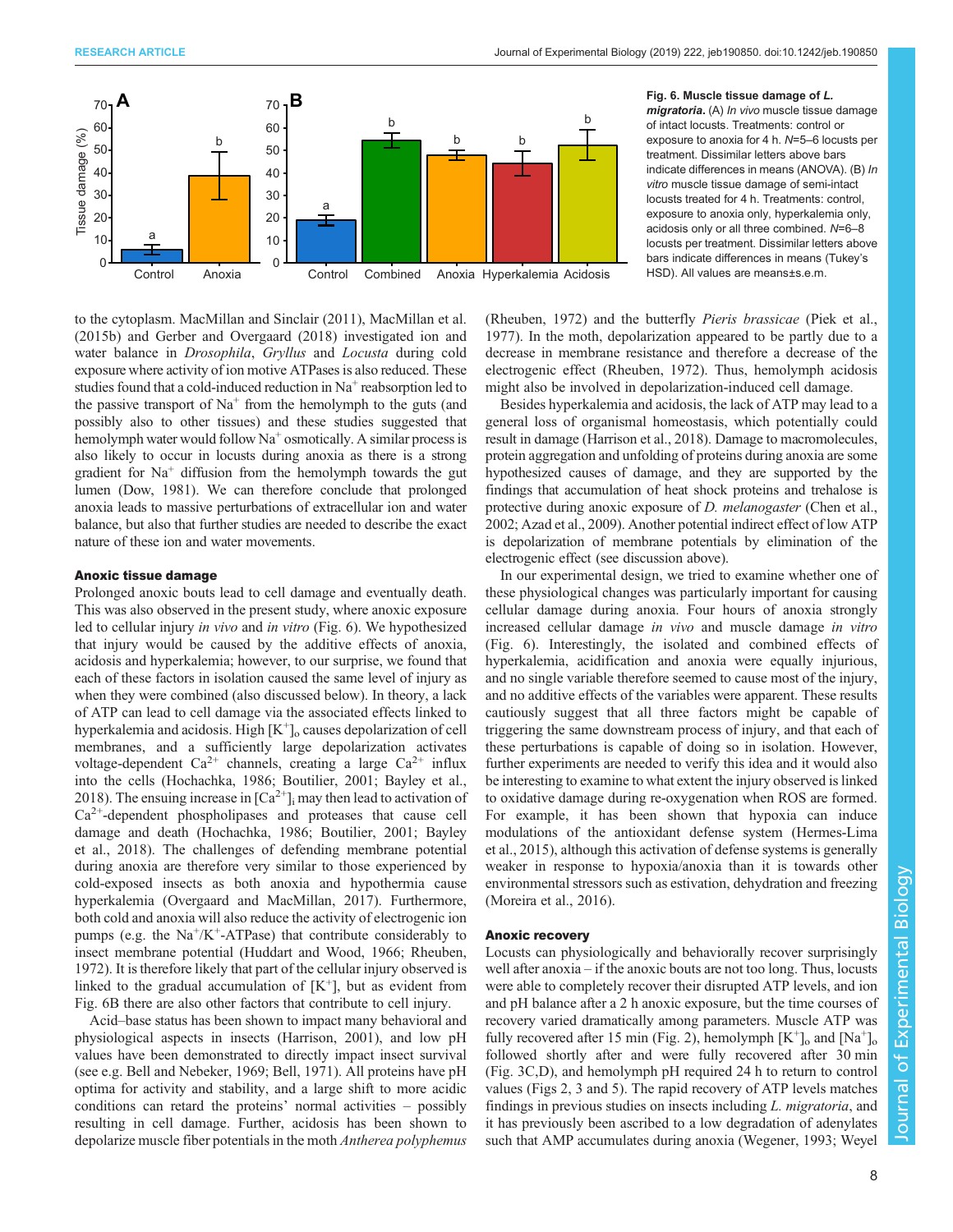<span id="page-8-0"></span>[and Wegener, 1996\)](#page-9-0). The maintenance of a large adenylate pool is unlike most mammalian tissues (where AMP is further catabolized), and it allows insects, once re-exposed to normoxia, to rapidly resynthesize ATP in order to restore cellular functions and recover from the coma ([Weyel and Wegener, 1996\)](#page-9-0). The observation that ion balance recovered slower than ATP balance supports the idea that ATP is necessary for restoring ion homeostasis through activation of ion-motive ATPases. pH balance took even longer to restore compared with ATP and ion balance, though it is unknown where in the interval between 2 and 24 h a full recovery took place. No previous studies have investigated recovery of anoxic acidosis in insects, but the notion that pH recovery in insects takes several hours has been demonstrated before. Harrison et al. (1992) showed that the locust Schistocerca gregaria had recovered from an extracellular acidification of 0.5 pH units  $(3.16\text{-}fold$  increase in  $[H^+])$  after 8 h (but not after 4 h) at 21°C. Although Harrison et al.'s (1992) experiments were done with another locust species and with half as large a  $[H^+]$ <sub>o</sub> increase, this shows that pH regulation happens on a time scale that is much slower than recovery of ATP and ion homeostasis.

Interestingly, ATP and ion recovery happened faster than a behavioral recovery (defined as time to standing), which took ∼87 min ([Fig. 1](#page-4-0)A), while a complete pH recovery did not occur until after behavioral recovery. Consequently, a complete recovery of ATP, [K+ ]o and [Na+ ]o is not sufficient for behavioral recovery and a complete recovery of pH is not necessary for behavioral recovery. Further, ATP recovery occurred before locusts made their first movements ( $\sim$ 29 min; [Fig. 1](#page-4-0)A) while both [K<sup>+</sup>]<sub>o</sub> and [Na<sup>+</sup>]<sub>o</sub> recovery matched this time well. This indicates that recovery of ion gradients  $([K^+]$  in particular) is the determining factor in awakening from anoxic coma. Previous studies have shown that recovery from even larger anoxic  $[K^+]_0$  surges in locust and *Drosophila* CNS occurs much more quickly (within a few minutes) than the recovery observed in locusts in our experiments [\(Rodgers et al., 2007](#page-9-0); Armstrong et al., 2011), which suggests that recovered ion homeostasis in muscle tissues is the determining factor in coma awakening, which has also been observed to be a limiting factor for insects recovering from cold [\(MacMillan et al., 2012;](#page-9-0) Findsen et al., 2014).

#### Conclusions

In the present study, we have shown that locusts can survive several hours of anoxia at 30°C, although their performance worsens with longer anoxic bouts. Anoxic exposure causes gradual but dramatic disruption of ATP, ion, water and pH homeostasis, all of which are able to induce considerable cellular damage. Recovery of movement following anoxia was only observed after both ATP and ion balance were recovered but animals returned to a standing position before pH balance was recovered. We were unable to identify a single parameter (hyperkalemia, acidosis or anoxia) as the primary cause of cellular damage but showed that all these perturbations can cause cell injury in isolation. The absence of additive effects could indicate that some of the perturbations are acting through similar pathways (e.g. cellular depolarization) that are fully activated with a single or combined perturbation. However, further experiments are needed to verify this suggestion.

#### Acknowledgements

We thank Kirsten Kromand for technical assistance and Danish research council (Det Frie Forskningsråd | Natur og Univers) for financial support.

#### Competing interests

The authors declare no competing or financial interests.

#### Author contributions

Conceptualization: M.V.R., J.B.C., J.F.H., J.O.; Formal analysis: M.V.R.; Investigation: M.V.R., J.B.C., L.G.; Writing - original draft: M.V.R., J.O.; Writing review & editing: M.V.R., J.B.C., L.G., J.F.H., J.O.; Supervision: J.O.

#### Funding

We thank the Danish research council (DFF-FNU) for financial support.

#### Data availability

Data are available from the Dryad Digital Repository ([Ravn et al., 2019](#page-9-0)): [dryad.](https://datadryad.org/resource/doi:10.5061/dryad.tt16kr6/1) [tt16kr6](https://datadryad.org/resource/doi:10.5061/dryad.tt16kr6/1).

#### References

- [Armstrong, G. A. B., Rodgers, C. I., Money, T. G. A. and Robertson, R. M.](https://doi.org/10.1523/JNEUROSCI.1652-09.2009) (2009). [Suppression of spreading depression-like events in locusts by inhibition of the NO/](https://doi.org/10.1523/JNEUROSCI.1652-09.2009) [cGMP/PKG pathway.](https://doi.org/10.1523/JNEUROSCI.1652-09.2009) J. Neurosci. 29, 8225-8235.
- [Armstrong, G. A. B., Xiao, C., Krill, J. L., Seroude, L., Dawson-Scully, K. and](https://doi.org/10.1371/journal.pone.0028994) Robertson, R. M. [\(2011\).](https://doi.org/10.1371/journal.pone.0028994) [Glial](https://doi.org/10.1371/journal.pone.0028994) [Hsp70](https://doi.org/10.1371/journal.pone.0028994) [protects](https://doi.org/10.1371/journal.pone.0028994) K<sup>+</sup> [homeostasis in the](https://doi.org/10.1371/journal.pone.0028994) Drosophila [brain during repetitive anoxic depolarization.](https://doi.org/10.1371/journal.pone.0028994) PLoS ONE 6, e28994.
- [Azad, P., Zhou, D., Russo, E. and Haddad, G. G.](https://doi.org/10.1371/journal.pone.0005371) (2009). Distinct mechanisms [underlying tolerance to intermittent and constant hypoxia in](https://doi.org/10.1371/journal.pone.0005371) Drosophila [melanogaster](https://doi.org/10.1371/journal.pone.0005371). PLoS ONE 4, e5371.
- [Bayley, J. S., Winther, C. B., Andersen, M. K., Grønkjær, C., Nielsen, O. B.,](https://doi.org/10.1073/pnas.1813532115) Pedersen, T. H. and Overgaard, J. [\(2018\). Cold exposure causes cell death by](https://doi.org/10.1073/pnas.1813532115) depolarization-mediated  $Ca^{2+}$  [overload in a chill-susceptible insect.](https://doi.org/10.1073/pnas.1813532115) Proc. Natl. Acad. Sci. USA 115[, E9737-E9744.](https://doi.org/10.1073/pnas.1813532115)
- Bell, H. L. [\(1971\). Effect of low pH on the survival and emergence of aquatic insects.](https://doi.org/10.1016/0043-1354(71)90176-X) [Water Res.](https://doi.org/10.1016/0043-1354(71)90176-X) 5, 313-319.
- Bell, H. L. and Nebeker, A. V. (1969). Preliminary studies on the tolerance of aquatic insects to low pH. J. Kans. Entomol. Soc. 42, 230-236.
- [Bergamini, C., Gambetti, S., Dondi, A. and Cervellati, C.](https://doi.org/10.2174/1381612043384664) (2004). Oxygen, reactive [oxygen species and tissue damage.](https://doi.org/10.2174/1381612043384664) Curr. Pharm. Des. 10, 1611-1626.
- Bickler, P. E. and Buck, L. T. [\(2007\). Hypoxia tolerance in reptiles, amphibians, and](https://doi.org/10.1146/annurev.physiol.69.031905.162529) [fishes: life with variable oxygen availability.](https://doi.org/10.1146/annurev.physiol.69.031905.162529) Annu. Rev. Physiol. 69, 145-170.
- Bortner, C. D., Gó[mez-Angelats, M. and Cidlowski, J. A.](https://doi.org/10.1074/jbc.M005171200) (2001). Plasma [membrane depolarization without repolarization is an early molecular event in](https://doi.org/10.1074/jbc.M005171200) [anti-Fas-induced apoptosis.](https://doi.org/10.1074/jbc.M005171200) J. Biol. Chem. 276, 4304-4314.
- Boutilier, R. G. (2001). Mechanisms of cell survival in hypoxia and hypothermia. J. Exp. Biol. 204, 3171-3181.
- [Callier, V., Hand, S. C., Campbell, J. B., Biddulph, T. and Harrison, J. F.](https://doi.org/10.1242/jeb.125849) (2015). [Developmental changes in hypoxic exposure and responses to anoxia in](https://doi.org/10.1242/jeb.125849) [Drosophila melanogaster](https://doi.org/10.1242/jeb.125849). J. Exp. Biol. 218, 2927-2934.
- [Campbell, J. B., Andersen, M. K., Overgaard, J. and Harrison, J. F.](https://doi.org/10.1242/jeb.177147) (2018). [Paralytic hypo-energetic state facilitates anoxia tolerance despite ionic imbalance](https://doi.org/10.1242/jeb.177147) in adult [Drosophila melanogaster](https://doi.org/10.1242/jeb.177147). J. Exp. Biol. 221, jeb177147.
- [Chen, Q., Ma, E., Behar, K. L., Xu, T. and Haddad, G. G.](https://doi.org/10.1074/jbc.M109479200) (2002). Role of trehalose [phosphate synthase in anoxia tolerance and development in](https://doi.org/10.1074/jbc.M109479200) Drosophila melanogaster. [J. Biol. Chem.](https://doi.org/10.1074/jbc.M109479200) 277, 3274-3279.
- Dow, J. A. T. (1981). Ion and water transport in locust alimentary canal: evidence from in vivo. J. Exp. Biol. 93, 167-179.
- [Findsen, A., Pedersen, T. H., Petersen, A. G., Nielsen, O. B. and Overgaard, J.](https://doi.org/10.1242/jeb.098442) [\(2014\). Why do insects enter and recover from chill coma? Low temperature and](https://doi.org/10.1242/jeb.098442) [high extracellular potassium compromise muscle function in](https://doi.org/10.1242/jeb.098442) Locusta migratoria. J. Exp. Biol. 217[, 1297-1306.](https://doi.org/10.1242/jeb.098442)
- Gerber, L. and Overgaard, J. [\(2018\). Cold tolerance is linked to osmoregulatory](https://doi.org/10.1242/jeb.173930) [function of the hindgut in](https://doi.org/10.1242/jeb.173930) Locusta migratoria. J. Exp. Biol. 221, jeb173930.
- Harrison, J. M. [\(1989\). Temperature effects on intra- and extracellular acid-base](https://doi.org/10.1007/BF00693015) [status in the American locust,](https://doi.org/10.1007/BF00693015) Schistocerca nitens. J. Comp. Physiol. B 158, [763-770.](https://doi.org/10.1007/BF00693015)
- Harrison, J. F. [\(2001\). Insect acid-base physiology.](https://doi.org/10.1146/annurev.ento.46.1.221) Annu. Rev. Entomol. 46 [221-250.](https://doi.org/10.1146/annurev.ento.46.1.221)
- Harrison, J. F., Wong, C. J. H. and Phillips, J. E. (1992). Recovery from acute haemolymph acidosis in unfed locusts: I. acid transfer to the alimentary lumen is the dominant mechanism. J. Exp. Biol. 165, 85-96.
- [Harrison, J. F., Greenlee, K. J. and Verberk, W. C. E. P.](https://doi.org/10.1146/annurev-ento-020117-043145) (2018). Functional hypoxia [in insects: definition, assessment, and consequences for physiology, ecology,](https://doi.org/10.1146/annurev-ento-020117-043145) and evolution. [Annu. Rev. Entomol.](https://doi.org/10.1146/annurev-ento-020117-043145) 63, 303-325.
- [Hermes-Lima, M., Moreira, D. C., Rivera-Ingraham, G. A., Giraud-Billoud, M.,](https://doi.org/10.1016/j.freeradbiomed.2015.07.156) [Genaro-Mattos, T. C. and Campos, É. G.](https://doi.org/10.1016/j.freeradbiomed.2015.07.156) (2015). Preparation for oxidative stress [under hypoxia and metabolic depression: revisiting the proposal two decades](https://doi.org/10.1016/j.freeradbiomed.2015.07.156) later. [Free Radic. Biol. Med.](https://doi.org/10.1016/j.freeradbiomed.2015.07.156) 89, 1122-1143.
- Hoback, W. W. (2012). Ecological and experimental exposure of insects to anoxia reveals surprising tolerance. In Anoxia: Evidence for Eukaryote Survival and Paleontological Strategies (ed. A. Altenbach, J. M. Bernhard and J. Seckbach), pp. 167-188. New York, NY, USA: Springer.
- [Hoback, W. W. and Stanley, D. W.](https://doi.org/10.1016/S0022-1910(00)00153-0) (2001). Insects in hypoxia. J. Insect Physiol. 47, [533-542.](https://doi.org/10.1016/S0022-1910(00)00153-0)
- Hochachka, P. W. [\(1986\). Metabolic arrest.](https://doi.org/10.1007/BF00254926) Intensive Care Med. 12, 127-133.